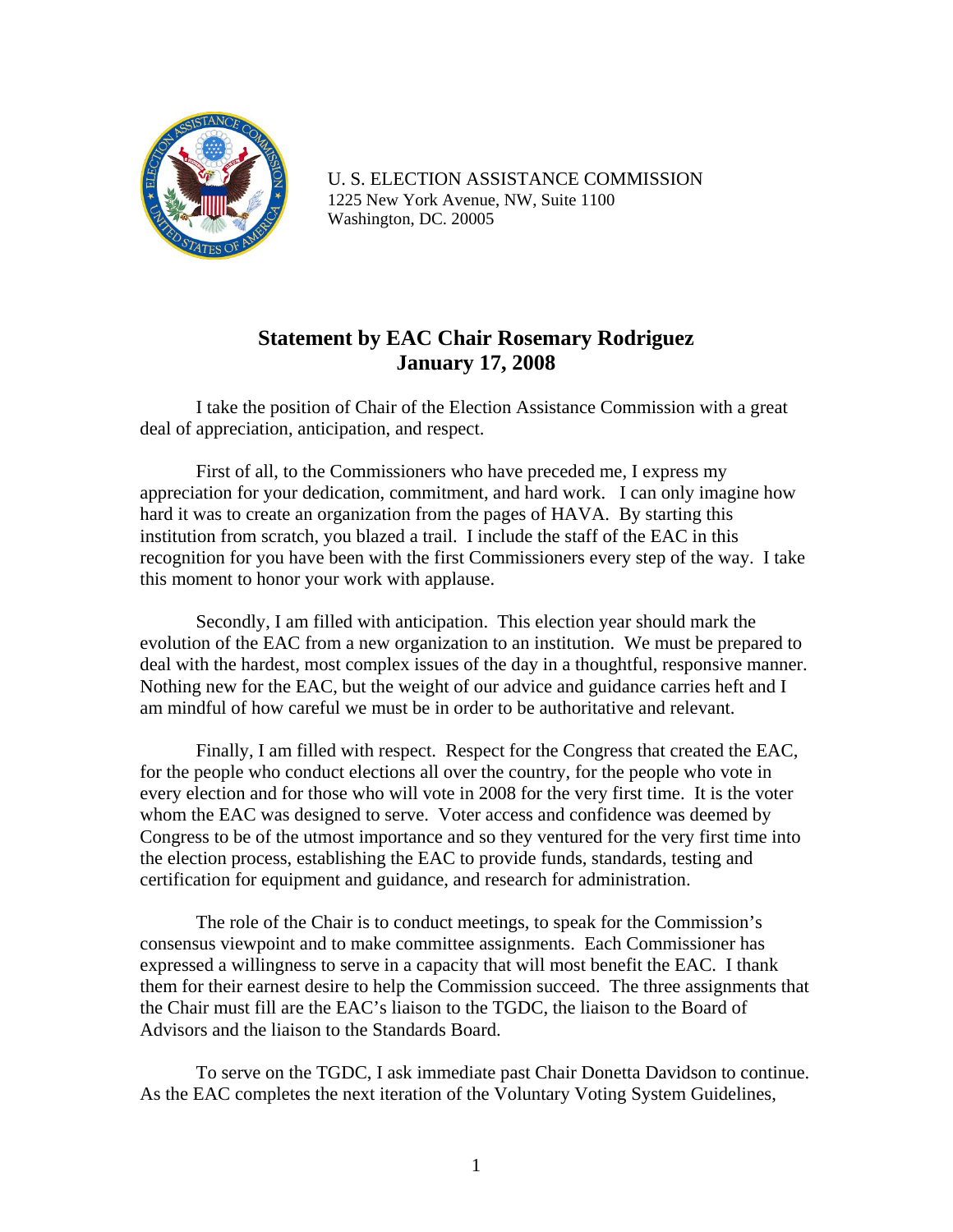continuity on the TGDC is vitally important. It is also important for other Commissioners develop skill in this area. I will speak more to this point later.

The Board of Advisors will serve in an especially critical role in the coming year. The Congress, in establishing the Election Data Collection Grants, has tasked the Board of Advisors with the extra duty of reviewing the grant program report before it is submitted to the Congress. Therefore Commissioner Gracia Hillman will serve as the liaison to the Board of Advisors. This program holds enormous promise if it achieves its goal of "improving the collection of election data." Commissioner Hillman's service on the research subcommittee leads me to expect that she will be an excellent liaison to the Board of Advisors.

 In order to develop that skill with on the TGDC that I mentioned we need to nurture among other Commissioner, Vice-Chair Caroline Hunter will serve as the Standards Board liaison. This board, made up of election officials, will comment on the VVSG. This role will prepare Commissioner Hunter to lead the Commission in adopting guidelines that are measurable while also being accessible to election officials. She has already demonstrated leadership in ensuring that election officials are as familiar with the proposed guidelines as is humanly possible, and I know her contributions will continue to be valuable.

As chair, I am also committed to continue to build a responsive relationship with Congress, election officials, our advisory boards, and the voters. I will continue my brown bag lunches and plan to conduct field hearings across the country seeking venues recommended by election officials and advocates. I will seek their help to highlight jurisdictions that are doing a particularly good job with voter registration and NVRA, provisional balloting, post-election audits, providing access to voters with disabilities and providing access to the minority language voter. I also think it will be important to showcase those jurisdictions that do a good job serving our voters in the military and citizens overseas.

I took my installation oath this morning on a bible that holds special meaning for me. I purchased this bible during a trip to Virginia ten years ago. I was deeply immersed in reading about the Civil War at the time. When I saw this bible, I was attracted to it by the cover, well worn and tattered. When I opened it and read the inscription, I was overcome. It reads: "from a Yankee." The Civil War sprang to life before me. The division, conflict, indeed the very idea of a nation so divided that an American would take arms against a fellow American still creates a deep sorrow in me. But for me this bible represents conciliation—you see, the person who received this bible and the giver shared something, agreed on something.

It is division, not near the magnitude of the Civil War, but division just the same that we are charged to work through in the EAC. Surely we have our partisan orientation. But when we are doing the work of the EAC, we are asked to try to achieve consensus. On certain issues, consensus seems impossible. So sometimes our work may take a little longer than expediency requires. I ask you to bear with us and I assure you that we will